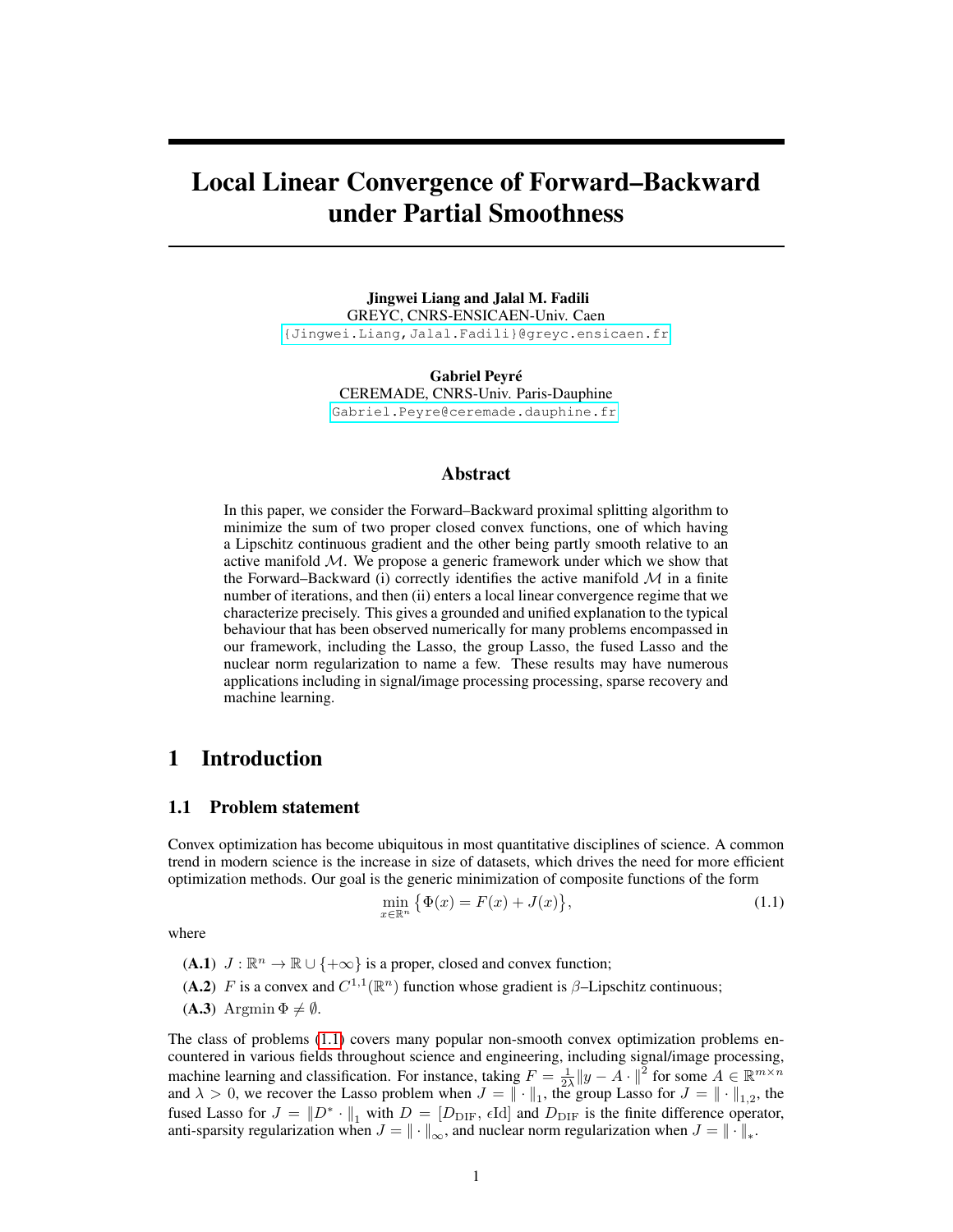The standard (non relaxed) version of Forward–Backward (FB) splitting algorithm [3] for solving  $(1.1)$  updates to a new iterate  $x_{k+1}$  according to

$$
x_{k+1} = \text{prox}_{\gamma_k J} \big( x_k - \gamma_k \nabla F(x_k) \big),\tag{1.2}
$$

starting from any point  $x_0 \in \mathbb{R}^n$ , where  $0 < \gamma \leq \gamma_k \leq \overline{\gamma} < 2/\beta$ . Recall that the proximity operator is defined, for  $\gamma > 0$ , as

$$
\operatorname{prox}_{\gamma J}(x) = \operatorname{argmin}_{z \in \mathbb{R}^n} \frac{1}{2\gamma} \|z - x\|^2 + J(z).
$$

#### 1.2 Contributions

In this paper, we present a unified local linear convergence analysis for the FB algorithm to solve  $(1.1)$  when J is in addition partly smooth relative to a manifold M (see Definition 2.1 for details). The class of partly smooth functions is very large and encompasses all previously discussed examples as special cases. More precisely, we first show that FB has a finite identification property, meaning that after a finite number of iterations, say K, all iterates obey  $x_k \in \mathcal{M}$  for  $k \geq K$ . Exploiting this property, we then show that after such a large enough number of iterations,  $x_k$  converges locally linearly. We characterize this regime and the rates precisely depending on the structure of the active manifold  $M$ . In general,  $x_k$  converges locally Q-linearly, and when M is an linear subspace, the convergence becomes  $R$ -linear. Several experimental results on some of the problems discussed above are provided to support our theoretical findings.

#### 1.3 Related work

Finite support identification and local  $R$ -linear convergence of FB to solve the Lasso problem, though in infinite-dimensional setting, is established in [4] under either a very restrictive injectivity assumption, or a non-degeneracy assumption which is a specialization of ours (see (3.1)) to the  $\ell_1$ norm. A similar result is proved in [13], for F being a smooth convex and locally  $C<sup>2</sup>$  function and J the  $\ell_1$  norm, under restricted injectivity and non-degeneracy assumptions. The  $\ell_1$  norm is a partly smooth function and hence covered by our results. [1] proved Q-linear convergence of FB to solve  $(1.1)$  for F satisfying restricted smoothness and strong convexity assumptions, and J being a so-called convex decomposable regularizer. Again, the latter is a small subclass of partly smooth functions, and their result is then covered by ours. For example, our framework covers the total variation (TV) semi-norm and  $\ell_{\infty}$ -norm regularizers which are not decomposable.

In [15, 16], the authors have shown finite identitification of active manifolds associated to partly smooth functions for various algorithms, including the (sub)gradient projection method, Newtonlike methods, the proximal point algorithm. Their work extends that of e.g. [28] on identifiable surfaces from the convex case to a general non-smooth setting. Using these results, [14] considered the algorithm [25] to solve (1.1) where  $J$  is partly smooth, but not necessarily convex and  $F$  is  $C^2(\mathbb{R}^n)$ , and proved finite identitification of the active manifold. However, the convergence rate remains an open problem in all these works.

#### 1.4 Notations

Suppose  $\mathcal{M} \subset \mathbb{R}^n$  is a  $C^2$ -manifold around  $x \in \mathbb{R}^n$ , denote  $\mathcal{T}_\mathcal{M}(x)$  the tangent space of  $\mathcal M$  at  $x \in \mathbb{R}^n$ . The tangent model subspace is defined as

$$
T_x = \mathrm{Lin}\left(\partial J(x)\right)^{\perp},
$$

where  $\text{Lin}(\mathcal{C})$  is the linear hull of the convex set  $\mathcal{C} \subset \mathbb{R}^n$ . For a linear subspace V, we denote P<sub>V</sub> the orthogonal projector onto V and for a matrix  $A \in \mathbb{R}^{m \times n}$ ,  $A_V = A \circ P_V$ . Define the generalized sign vector

$$
e_x = \mathbf{P}_{T_x}(\partial J(x)).
$$

For a convex set  $\mathcal{C} \subset \mathbb{R}^n$ ,  $\text{ri}(\mathcal{C})$  denotes its relative interior, i.e. the interior relative to its affine hull.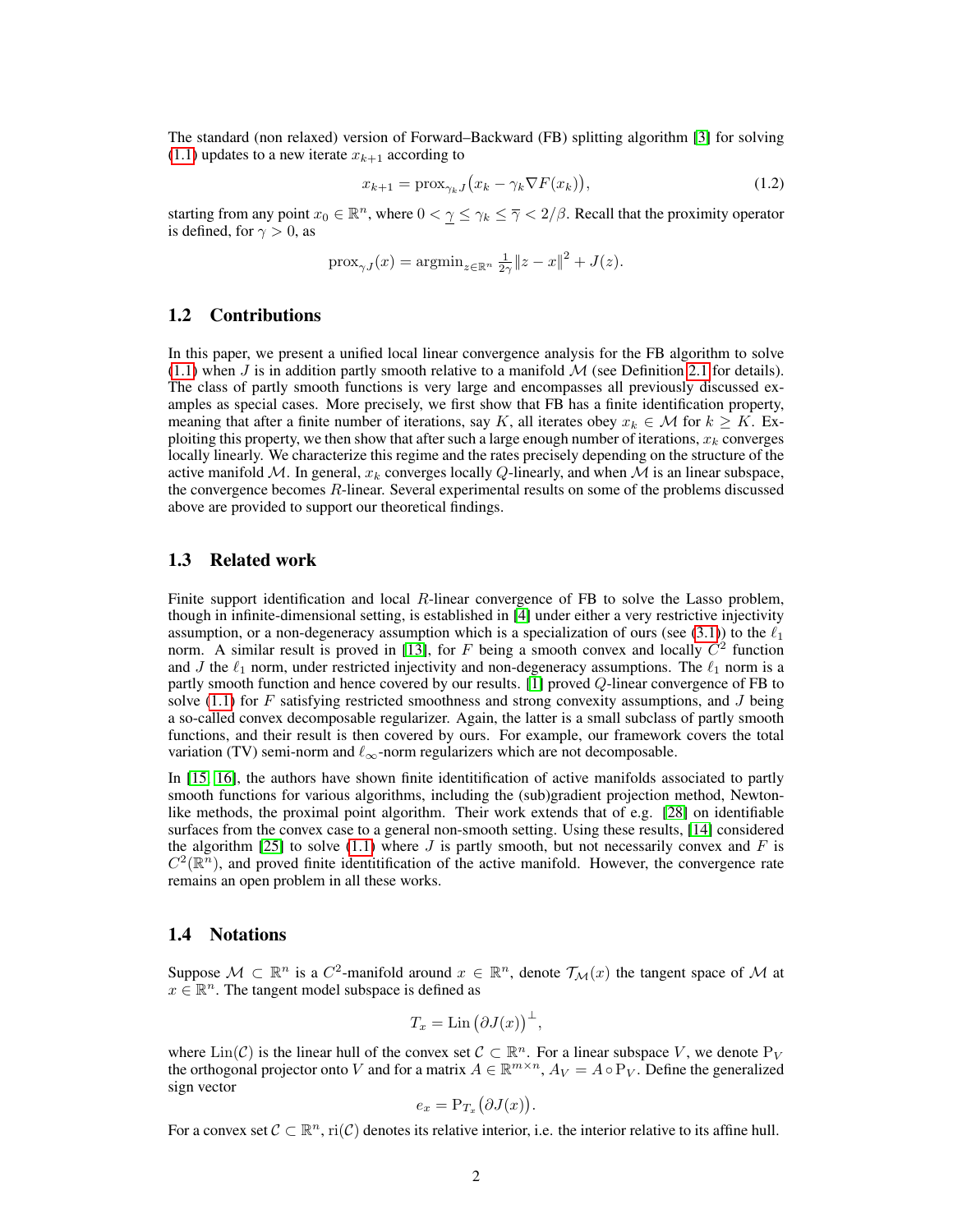## 2 Partial smoothness

In addition to  $(A,1)$ , our central assumption is that J is a partly smooth function. Partial smoothness of functions is originally defined in [17]. Our definition hereafter specializes it to the case of proper closed convex functions.

**Definition 2.1.** Let J be a proper closed convex function such that  $\partial J(x) \neq \emptyset$ . J is *partly smooth at* x *relative to a set* M containing x if

- (1) (Smoothness) M is a  $C^2$ -manifold around x and J restricted to M is  $C^2$  around x.
- (2) (Sharpness) The tangent space  $\mathcal{T}_{\mathcal{M}}(x)$  is  $T_x$ .
- (3) (Continuity) The set–valued mapping  $\partial J$  is continuous at x relative to M.

In the following, the class of partly smooth functions at x relative to M is denoted as  $PS_x(\mathcal{M})$ . When M is an affine manifold, then  $M = x + T_x$ , and we denote this subclass as  $PSA_x(x + T_x)$ . When M is a linear manifold, then  $M = T_x$ , and we denote this subclass as  $PSL_x(T_x)$ .

Capitalizing on the results of [17], it can be shown that under mild transversality assumptions, the set of continuous convex partly smooth functions is closed under addition and pre-composition by a linear operator. Moreover, absolutely permutation-invariant convex and partly smooth functions of the singular values of a real matrix, i.e. spectral functions, are convex and partly smooth spectral functions of the matrix [10].

It then follows that all the examples discussed in Section 1, including  $\ell_1$ ,  $\ell_1-\ell_2$ ,  $\ell_\infty$ , TV and nuclear norm regularizers, are partly smooth. In fact, the nuclear norm is partly smooth at a matrix  $x$  relative to the manifold  $\mathcal{M} = \{x' : \text{rank}(x') = \text{rank}(x)\}\.$  The first three regularizers are all part of the class  $PSL_x(T_x)$ , see Section 4 and [27] for details.

We now define a subclass of partly smooth functions where the active manifold is actually a subspace and the generalized sign vector  $e_x$  is locally constant.

**Definition 2.2.** J belongs to the class  $\text{PSS}_x(T_x)$  if and only if  $J \in \text{PSA}_x(x+T_x)$  or  $J \in \text{PSL}_x(T_x)$ and  $e_x$  is constant near x, i.e. there exists a neighbourhood U of x such that  $\forall x' \in T_x \cap U$ 

 $e_{x'} = e_x.$ 

A typical family of functions that comply with this definition is that of partly polyhedral functions [26, Section 6.5], which includes the  $\ell_1$  and  $\ell_{\infty}$  norms, and the TV semi-norm.

### 3 Local linear convergence of the FB method

In this section, we state our main result on finite identification and local linear convergence of FB. Theorem 3.1. *Assume that (A.1)-(A.3) hold. Suppose that the FB scheme is used to create a sequence*  $x_k$  *which converges to*  $x^* \in \text{Argmin} \Phi$  *such that*  $J \in \text{PS}_{x^*}(\mathcal{M}_{x^*})$ , F is  $C^2$  *near*  $x^*$  *and* 

$$
-\nabla F(x^*) \in \text{ri}\left(\partial J(x^*)\right). \tag{3.1}
$$

*Then we have the following holds,*

- (1) *The FB scheme* (1.2) *has the finite identification property, i.e. there exists*  $K \geq 0$ *, such that for all*  $k \geq K$ ,  $x_k \in M_{x^*}$ .
- (2) *Suppose moreover that*  $\exists \alpha > 0$  *such that*

$$
P_T \nabla^2 F(x^*) P_T \succeq \alpha I d,
$$
  
where  $T := T_{x^*}$ . Then for all  $k \ge K$ , the following holds. (3.2)

(i) Q-linear convergence: if  $0 < \gamma \leq \gamma_k \leq \overline{\gamma} < \min(2\alpha\beta^{-2}, 2\beta^{-1})$ , then given any

 $1 > \rho > \tilde{\rho},$ <br> $||x_{k+1} - x^*|| \le \rho ||x_k - x^*||,$ *where*  $\widetilde{\rho}^2 = \max \{ q(\gamma), q(\bar{\gamma}) \} \in [0, 1]$  *and*  $q(\gamma) = 1 - 2\alpha\gamma + \beta^2\gamma^2$ .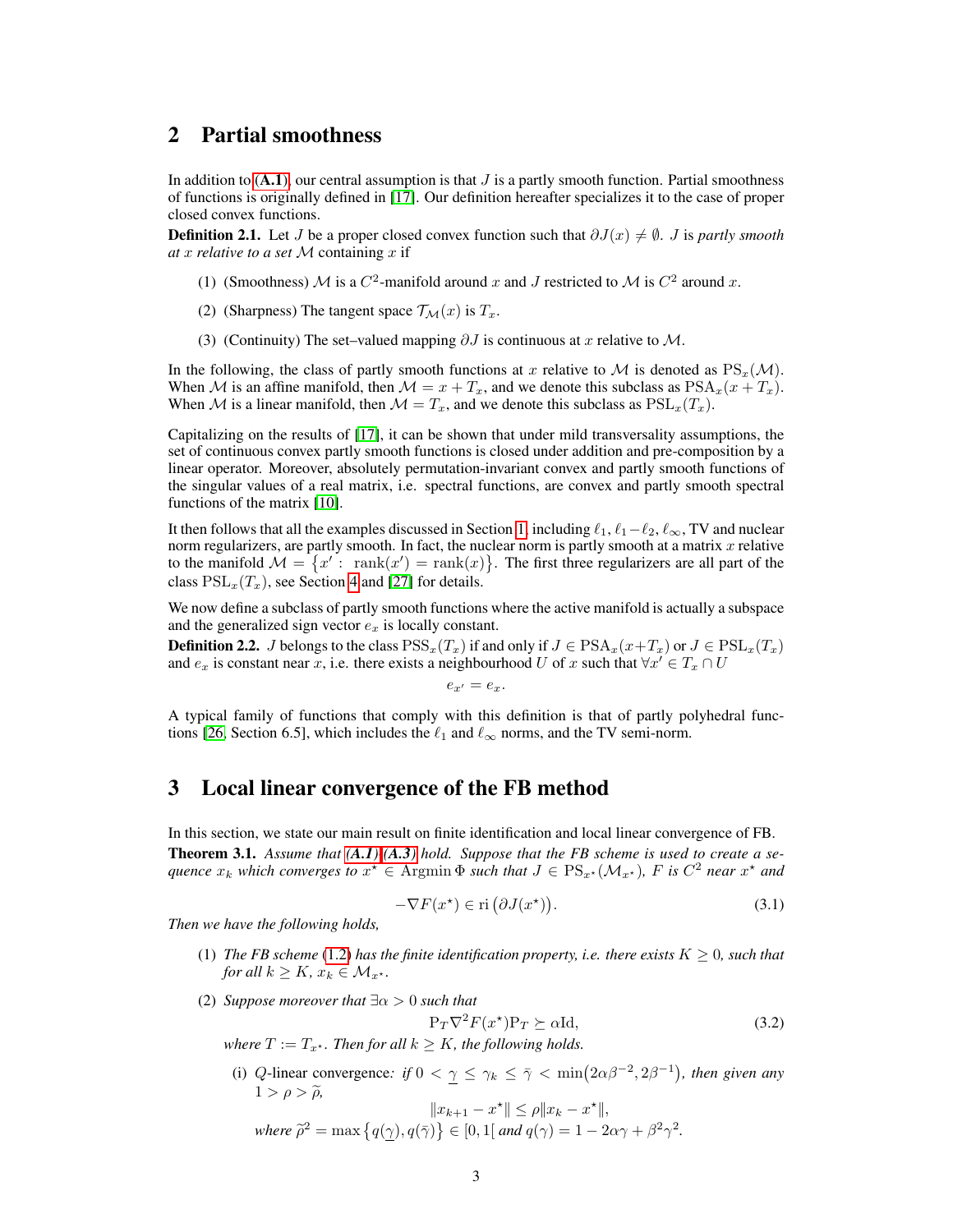(ii) R-linear convergence: if  $J \in \text{PSA}_{x*}(x^* + T)$  or  $J \in \text{PSL}_{x*}(T)$ *, then for*  $0 < \gamma \leq T$  $\gamma_k \leq \bar{\gamma} < \min(2\alpha\nu^{-2}, 2\beta^{-1}),$  where  $\nu \leq \beta$  is the Lipzchitz constant of  $\mathrm{P}_T \nabla F \mathrm{P}_T$ , *then*

$$
||x_{k+1} - x^*|| \le \rho_k ||x_k - x^*||,
$$

where  $\rho_k^2 = 1 - 2\alpha\gamma_k + \nu^2\gamma_k^2 \in [0,1]$ . Moreover, if  $\frac{\alpha}{\nu^2} \leq \overline{\gamma}$  and set  $\gamma_k \equiv \frac{\alpha}{\nu^2}$ , then *the optimal linear rate can be achieved is*

$$
\rho^* = \sqrt{1 - \alpha^2/\nu^2}.
$$

- **Remark 3.2.** The non-degeneracy assumption in  $(3.1)$  can be viewed as a geometric generalization of strict complementarity of non-linear programming. Building on the arguments of [16], it turns out that it is almost a necessary condition for finite identification of  $\mathcal{M}_{x^*}$ .
	- Under the non-degeneracy and local strong convexity assumptions  $(3.1)-(3.2)$ , one can actually show that  $x^*$  is unique by extending the reasoning in [26].
	- For  $F = G \circ A$ , where G satisfies (A.2), assumption (3.2) and the constant  $\alpha$  can be restated in terms of local strong convexity of  $G$  and restricted injectivity of  $A$  on  $T$ , i.e.  $\text{Ker}(A) \cap T = \{0\}.$
	- When  $F = \frac{1}{2} ||y A \cdot||^2$ , not only the minimizer  $x^*$  is unique, but also the rates in Theorem 3.1 can be refined further as the gradient operator  $\nabla F$  becomes linear.
	- Partial smoothness guarantees that  $x_k$  arrives the active manifold in finite time, hence raising the hope of acceleration using second-order information. For instance, one can think of turning to geometric methods along the manifold  $\mathcal{M}_{x^*}$ , where faster convergence rates can be achieved. This is also the motivation behind the work of e.g. [19].

When  $J \in \text{PSS}_{x^*}(T)$ , it turns out that the restricted convexity assumption (3.2) of Theorem 3.1 can be removed in some cases, but at the price of less sharp rates.

**Theorem 3.3.** Assume that  $(A,I)$ - $(A.3)$  hold. For  $x^* \in \text{Argmin} \Phi$ , suppose that  $J \in \text{PSS}_{x^*}(T_{x^*})$ , (3.1) *is fulfilled, and there exists a subspace* V *such that*  $\text{Ker}(\overline{P_T \nabla^2 F(x) P_T}) = V$  for any  $x \in$  $\mathbb{B}_{\epsilon}(x^{\star})$ ,  $\epsilon > 0$ . Let the FB scheme be used to create a sequence  $x_k$  that converges to  $x^{\star}$  with  $0<\gamma\leq\gamma_k\leq\bar\gamma<\min(2\alpha\beta^{-2},2\beta^{-1}),$  where  $\alpha>0$  (see the proof). Then there exists a constant  $C > 0$  *and*  $\rho \in [0, 1]$  *such that for all k large enough* 

$$
||x_k - x^*|| \le C\rho^k.
$$

A typical example where this result applies is for  $F = G \circ A$  with G locally strongly convex, in which case  $V = \text{Ker}(A_T)$ .

### 4 Numerical experiments

In this section, we describe some examples to demonstrate the applicability of our results. More precisely, we consider solving

$$
\min_{x \in \mathbb{R}^n} \frac{1}{2} \|y - Ax\|^2 + \lambda J(x) \tag{4.1}
$$

where  $y \in \mathbb{R}^m$  is the observation,  $A: \mathbb{R}^n \to \mathbb{R}^m$ ,  $\lambda$  is the tradeoff parameter, and J is either the  $\ell_1$ -norm, the  $\ell_{\infty}$ -norm, the  $\ell_1 - \ell_2$ -norm, the TV semi-norm or the nuclear norm.

**Example 4.1** ( $\ell_1$ -norm). For  $x \in \mathbb{R}^n$ , the sparsity promoting  $\ell_1$ -norm [8, 23] is

$$
J(x) = \sum_{i=1}^{n} |x_i|.
$$

It can verified that J is a polyhedral norm, and thus  $J \in \text{PSS}_x(T_x)$  for the model subspace

$$
\mathcal{M} = T_x = \left\{ u \in \mathbb{R}^n : \text{ supp}(u) \subseteq \text{supp}(x) \right\}, \text{ and } e_x = \text{sign}(x).
$$

The proximity operator of the  $\ell_1$ -norm is given by a simple soft-thresholding.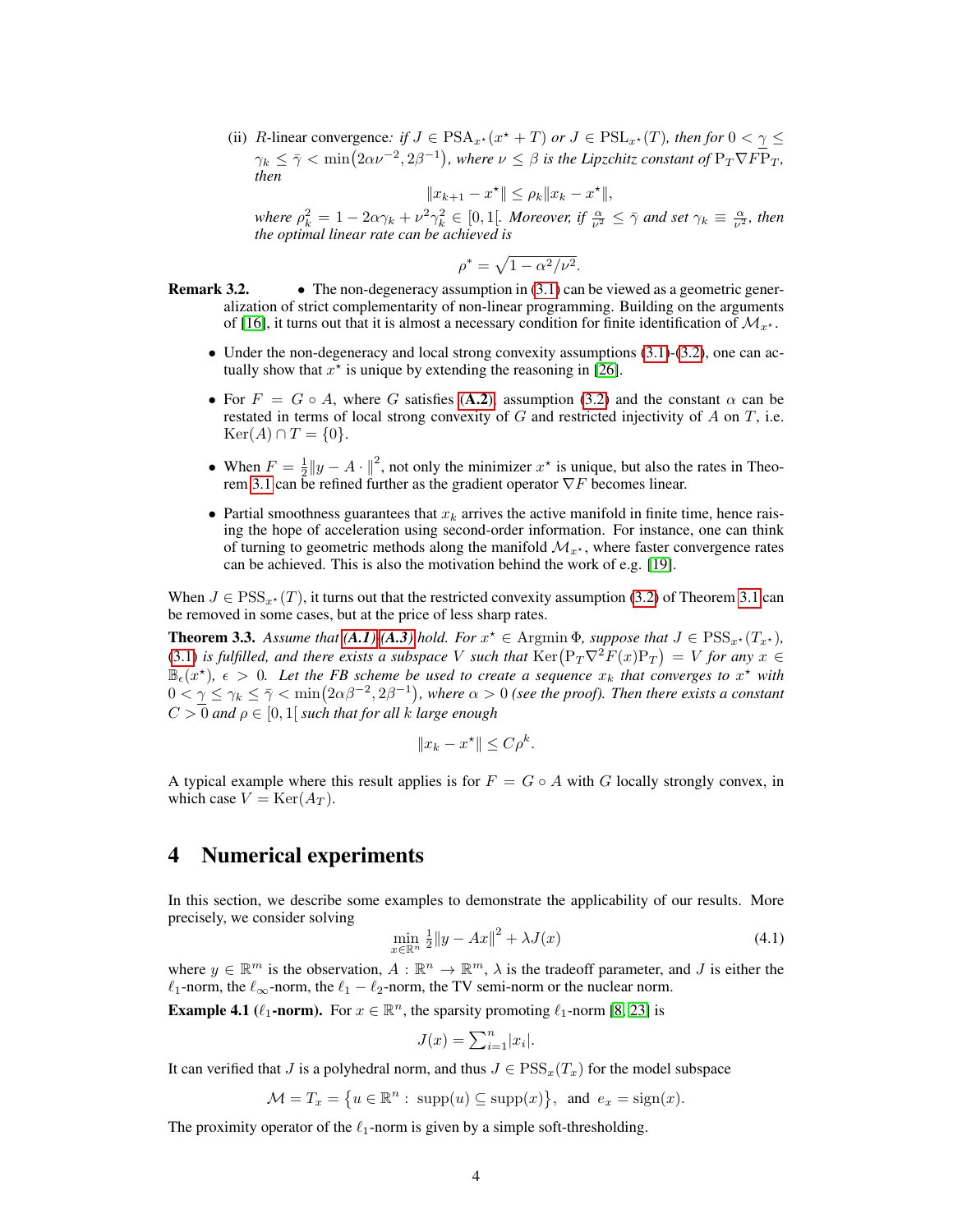**Example 4.2** ( $\ell_1-\ell_2$ -norm). The  $\ell_1-\ell_2$ -norm is usually used to promote group-structured sparsity [29]. Let the support of  $x \in \mathbb{R}^n$  be divided into non-overlapping blocks B such that  $\bigcup_{b \in \mathcal{B}} b =$  $\{1, \ldots, n\}$ . The  $\ell_1 - \ell_2$ -norm is given by

$$
J(x) = \|x\|_{\mathcal{B}} = \sum_{b \in \mathcal{B}} \|x_b\|,
$$

where  $x_b = (x_i)_{i \in b} \in \mathbb{R}^{|b|}$ .  $\|\cdot\|_{\mathcal{B}}$  in general is not polyhedral, yet partly smooth relative to the linear manifold

$$
\mathcal{M}=T_x=\big\{u\in\mathbb{R}^n:\ \operatorname{supp}_{\mathcal{B}}(u)\subseteq\operatorname{supp}_{\mathcal{B}}(x)\big\},\ \text{ and }\ e_x=\big(\mathcal{N}(x_b)\big)_{b\in\mathcal{B}},
$$

where  $\text{supp}_\mathcal{B}(x) = \bigcup \{b : x_b \neq 0\}, \mathcal{N}(x) = x/||x||$  and  $\mathcal{N}(0) = 0$ . The proximity operator of the  $\ell_1 - \ell_2$  norm is given by a simple block soft-thresholding.

Example 4.3 (Total Variation). As stated in the introduction, partial smoothness is preserved under pre-composition by a linear operator. Let  $J_0$  be a closed convex function and D is a linear operator. Popular examples are the TV semi-norm in which case  $J_0 = || \cdot ||_1$  and  $D^* = D_{\text{DIF}}$  is a finite difference approximation of the derivative [22], or the fused Lasso for  $D = [D_{\text{DIF}}, \epsilon \text{Id}]$  [24].

If  $J_0 \in \text{PS}_{D^*x}(\mathcal{M}_0)$ , then it is shown in [17, Theorem 4.2] that under an appropriate transversality condition,  $J \in \text{PS}_{x}(\mathcal{M})$  where

$$
\mathcal{M} = \{ u \in \mathbb{R}^n : \ D^*u \in \mathcal{M}_0 \}.
$$

In particular, for the case of the TV semi-norm, we have  $J \in \text{PSS}_x(T_x)$  with

$$
\mathcal{M} = T_x = \left\{ u \in \mathbb{R}^n : \ \text{supp}(D^*u) \subseteq I \right\} \text{ and } e_x = \mathcal{P}_{T_x} \text{Disign}(D^*x)
$$

where  $I = \text{supp}(D^*x)$ . The proximity operator for the 1D TV, though not available in closed form, can be obtained efficiently using either the taut string algorithm [11] or the graph cuts [7].

Example 4.4 (Nuclear norm). Low-rank is the spectral extension of vector sparsity to matrixvalued data  $x \in \mathbb{R}^{n_1 \times n_2}$ , i.e. imposing the sparsity on the singular values of x. Let  $x = U \Lambda_x V^*$  a reduced singular value decomposition (SVD) of x. The nuclear norm of a x is defined as

$$
J(x) = \|x\|_{*} = \sum_{i=1}^{r} (\Lambda_{x})_{i},
$$

where rank $(x) = r$ . It has been used for instance as SDP convex relaxation for many problems including in machine learning [2, 12], matrix completion [21, 5] and phase retrieval [6].

It can be shown that the nuclear norm is partly smooth relative to the manifold [18, Example 2]

$$
\mathcal{M} = \{ z \in \mathbb{R}^{n_1 \times n_2} : \text{ rank}(z) = r \}.
$$

The tangent space to  $\mathcal M$  at  $x$  and  $e_x$  are given by

$$
\mathcal{T}_{\mathcal{M}}(x) = \left\{ z \in \mathbb{R}^{n_1 \times n_2} : \ z = UL^* + MV^*, \ \forall L \in \mathbb{R}^{n_2 \times r}, M \in \mathbb{R}^{n_1 \times r} \right\}, \text{ and } e_x = UV^*.
$$

The proximity operator of the nuclear norm is just soft–thresholding applied to the singular values.

Recovery from random measurements In these examples, the forward observation model is

$$
y = Ax_0 + \varepsilon, \quad \varepsilon \sim \mathcal{N}(0, \delta^2), \tag{4.2}
$$

where  $A \in \mathbb{R}^{m \times n}$  is generated uniformly at random from the Gaussian ensemble with i.i.d. zeromean and unit variance entries. The tested experimental settings are

- (a)  $\ell_1$ -norm  $m = 48$  and  $n = 128$ ,  $x_0$  is 8-sparse;
- (b) **Total Variation**  $m = 48$  and  $n = 128$ ,  $(D_{\text{DIF}}x_0)$  is 8-sparse;
- (c)  $\ell_{\infty}$ -norm  $m = 123$  and  $n = 128$ ,  $x_0$  has 10 saturating entries;
- (d)  $\ell_1 \ell_2$ -norm  $m = 48$  and  $n = 128$ ,  $x_0$  has 2 non-zero blocks of size 4;
- (e) **Nuclear norm**  $m = 1425$  and  $n = 2500$ ,  $x_0 \in \mathbb{R}^{50 \times 50}$  and  $\text{rank}(x_0) = 5$ .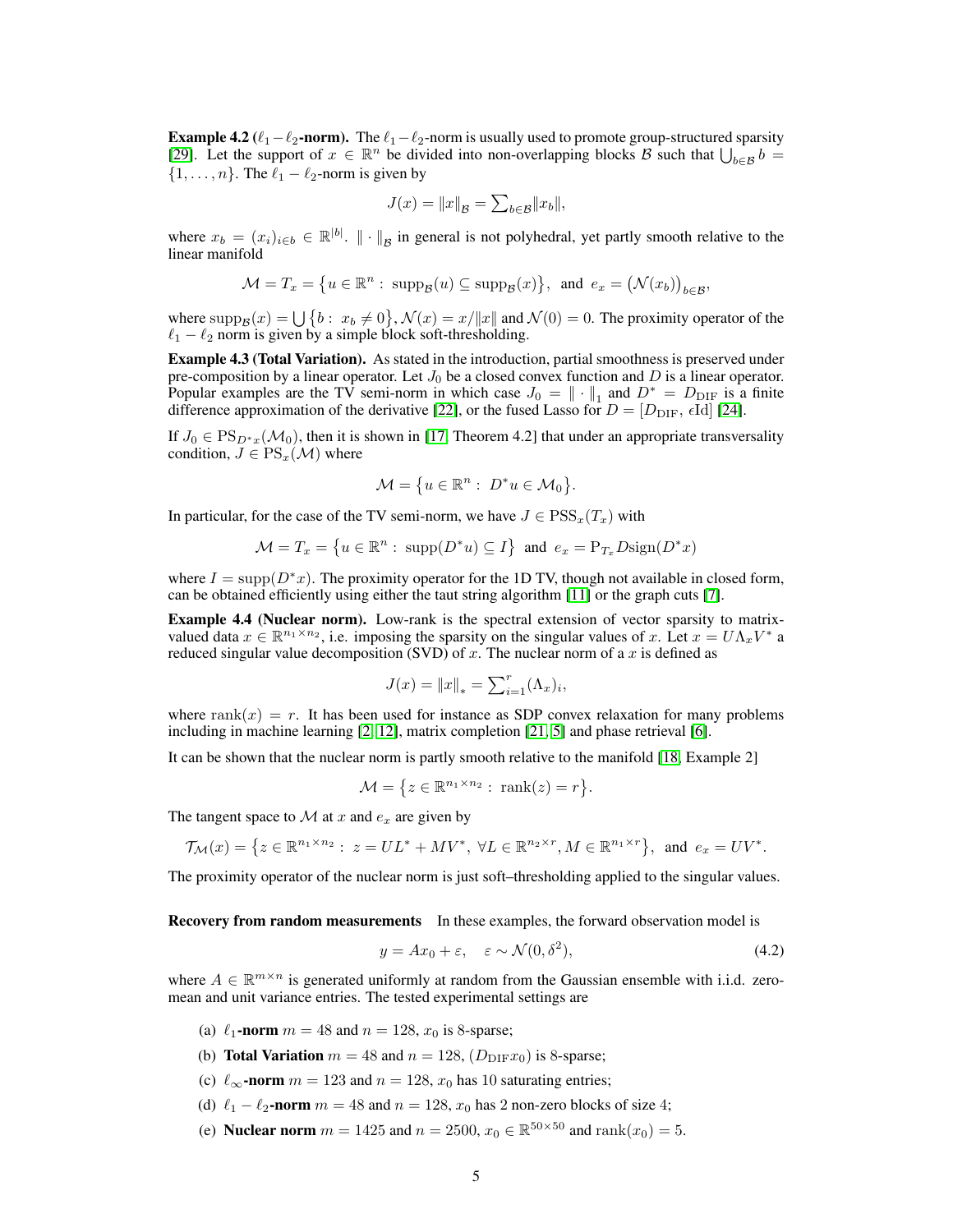The number of measurements is chosen sufficiently large,  $\delta$  small enough and  $\lambda$  of the order of  $\delta$  so that [27, Theorem 1] applies, yielding that the minimizer of (4.1) is unique and verifies the non-degeneracy and restricted strong convexity assumptions (3.1)-(3.2).

The convergence profile of  $||x_k - x^*||$  are depicted in Figure 1(a)-(e). Only local curves after activity identification are shown. For  $\ell_1$ , TV and  $\ell_{\infty}$ , the predicted rate coincides exactly with the observed one. This is because these regularizers are all partly polyhedral gauges, and the data fidelity is quadratic, hence making the predictions of Theorem 3.1(ii) exact. For the  $\ell_1 - \ell_2$ -norm, although its active manifold is still a subspace, the generalized sign vector  $e_k$  is not locally constant, which entails that the the predicted rate of Theorem 3.1(ii) slightly overestimates the observed one. For the nuclear norm, whose active manifold is not linear. Thus Theorem 3.1(i) applies, and the observed and predicted rates are again close.

TV deconvolution In this image processing example, y is a degraded image generated according to the same forward model as  $(4.1)$ , but now A is a convolution with a Gaussian kernel. The anisotropic TV regularizer is used. The convergence profile is shown in Figure 1(f). Assumptions (3.1)-(3.2) are checked a posteriori. This together with the fact that the anisotropic TV is polyhedral justifies that the predicted rate is again exact.



Figure 1: Observed and predicted local convergence profiles of the FB method (1.2) in terms of  $||x_k - x^*||$  for different types of partly smooth functions. (a)  $\ell_1$ -norm; (b) TV semi-norm; (c)  $\ell_{\infty}$ norm; (d)  $\ell_1 - \ell_2$ -norm; (e) Nuclear norm; (f) TV deconvolution.

### 5 Proofs

**Lemma 5.1.** Suppose that  $J \in \mathrm{PS}_{x}(\mathcal{M})$ . Then for any  $x' \in \mathcal{M} \cap U$ , where U is a neighbourhood of x, the projector  $P_{\mathcal{M}}(x')$  is uniquely valued and  $C^1$  around x, and thus

$$
x' - x = P_{T_x}(x' - x) + o(||x' - x||).
$$

*If*  $J \in \text{PSA}_x(x + T_x)$  *or*  $J \in \text{PSL}_x(T_x)$ *, then*  $x' - x = P_{T_x}(x' - x).$ 

 $\hat{x}$ 

**Proof.** Partial smoothness implies that M is a  $C^2$ -manifold around x, then  $P_M(x')$  is uniquely valued [20] and moreover  $C^1$  near x [18, Lemma 4]. Thus, continuous differentiability shows

$$
'-x = P_M(x') - P_M(x) = DP_M(x)(x - x') + o(||x - x'||).
$$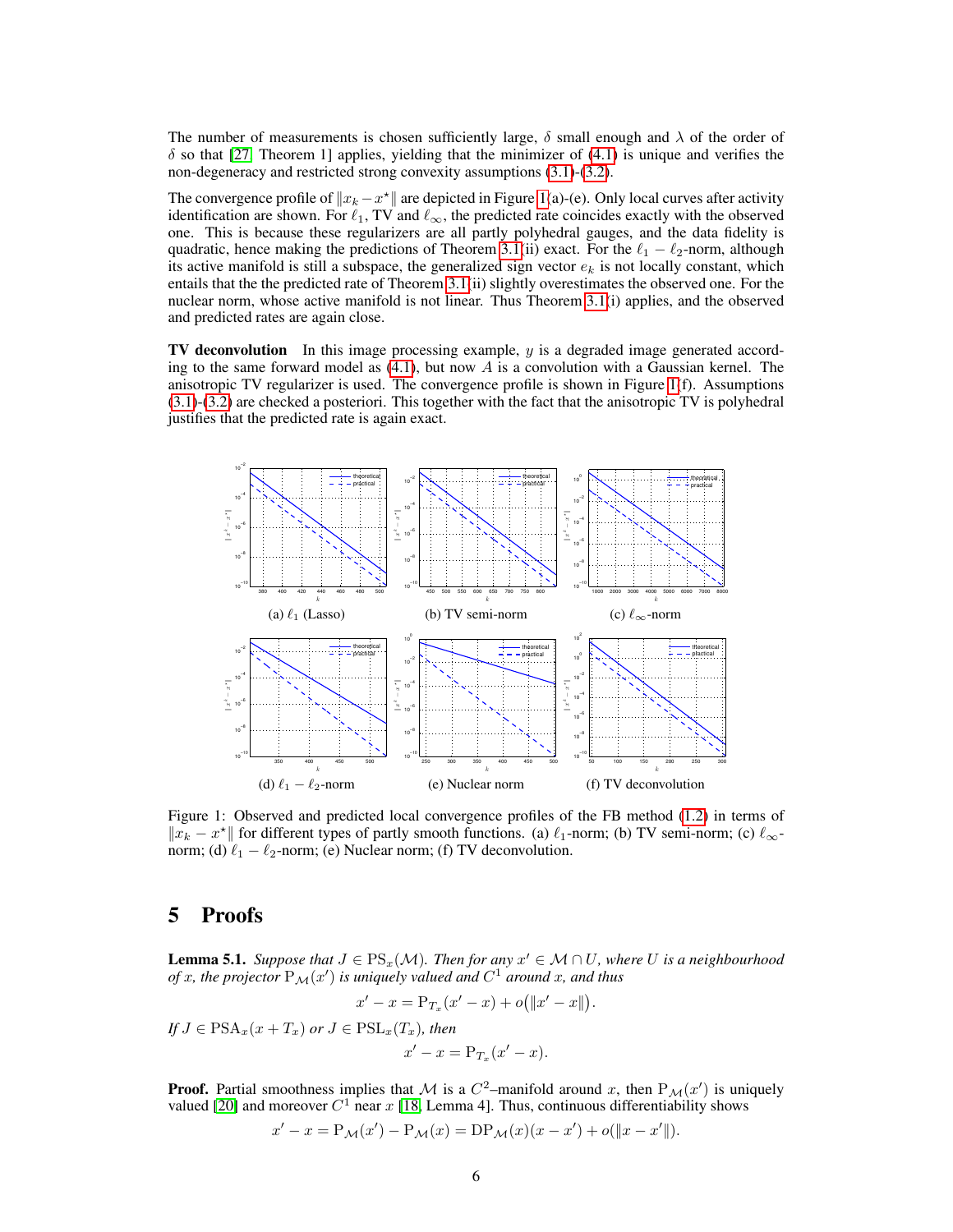where DP<sub>M</sub>(x) is the derivative of P<sub>M</sub> at x. By virtue of [18, Lemma 4] and the sharpness propoerty of J, this derivative is given by

$$
\text{DP}_{\mathcal{M}}(x) = \text{P}_{\mathcal{T}_{\mathcal{M}}(x)} = \text{P}_{T_x},
$$

The case where  $M$  is affine or linear is immediate. This conlcudes the proof.

#### Proof of Theorem 3.1.

1. Classical convergence results of the FB scheme, e.g. [9], show that  $x_k$  converges to some  $x^* \in$ Argmin  $\Phi \neq \emptyset$  by assumption (A.3). Assumptions (A.1)-(A.2) entail that (3.1) is equivalent to  $0 \in \text{ri } \partial (\Phi(x^*))$ . Since  $F \in C^2$  around  $x^*$ , the smooth perturbation rule of partly smooth functions [17, Corollary 4.7] ensures that  $\Phi \in PS_{x*}(\mathcal{M})$ . By definition of  $x_{k+1}$ , we have

$$
\frac{1}{\gamma_k} \big( G_k(x_k) - G_k(x_{k+1}) \big) \in \partial \Phi(x_{k+1}).
$$

where  $G_k = (\text{Id} - \gamma_k \nabla F)$ . By Baillon-Haddad theorem,  $G_k$  is non-expansive, hence

dist
$$
(0, \partial \Phi(x_{k+1})) \le \frac{1}{\gamma_k} ||G_k(x_k) - G_k(x_{k+1})|| \le \frac{1}{\gamma_k} ||x_k - x_{k+1}||.
$$

Since  $\liminf \gamma_k = \gamma > 0$ , we obtain  $\text{dist}(0, \partial \Phi(x_{k+1})) \to 0$ . Owing to assumptions (A.1)-(A.2),  $\Phi$  is subdifferentially continuous and thus  $\Phi(x_k) \to \Phi(x^*)$ . Altogether, this shows that the conditions of [15, Theorem 5.3] are fulfilled, whence the claim follows.

- 2. Take  $K > 0$  sufficiently large such that for all  $k \geq K$ ,  $x_k \in \mathcal{M}_{x^*}$  and  $x_k \in \mathbb{B}_{\epsilon}(x^*)$ .
	- (i) Since  $prox_{\gamma_k}$  is firmly non-expansive, hence non-expansive, we have

$$
||x_{k+1} - x^*|| = ||\text{prox}_{\gamma_k J} G_k x_k - \text{prox}_{\gamma_k J} G_k x^*|| \le ||G_k x_k - G_k x^*||. \tag{5.1}
$$

By virtue of Lemma 5.1, we have  $x_k - x^* = P_T(x_k - x^*) + o(\Vert x_k - x^* \Vert)$ . This, together with local  $C^2$  smoothness of F and Lipschitz continuity of  $\nabla F$  entails

$$
\langle x_k - x^*, \nabla F(x_k) - \nabla F(x^*) \rangle = \int_0^1 \langle x_k - x^*, \nabla^2 F(x^* + t(x_k - x^*)) (x_k - x^*) \rangle dt
$$
  
= 
$$
\int_0^1 \langle P_T(x_k - x^*), \nabla^2 F(x^* + t(x_k - x^*)) P_T(x_k - x^*) \rangle dt + o(\|x_k - x^*\|^2)
$$
  

$$
\ge \alpha \|x_k - x^*\|^2 + o(\|x_k - x^*\|^2).
$$
 (5.2)

Since (3.2) holds and  $\nabla^2 F(x)$  depends continuously on x, there exists  $\epsilon > 0$  such that  $P_T \nabla^2 F(x) P_T \succ \alpha \text{Id}, \forall x \in \mathbb{B}_{\epsilon}(x^{\star}).$  Thus, classical development of the right hand side of  $(5.1)$  yields

$$
||x_{k+1} - x^*||^2 \le ||G_k x_k - G_k x^*||^2 = ||(x_k - x^*) - \gamma_k(\nabla F(x_k) - \nabla F(x^*))||^2
$$
  
=  $||x_k - x^*||^2 - 2\gamma_k \langle x_k - x^*, \nabla F(x_k) - \nabla F(x^*) \rangle + \gamma_k^2 ||\nabla F(x_k) - \nabla F(x^*)||^2$   
 $\le ||x_k - x^*||^2 - 2\gamma_k \alpha ||x_k - x^*||^2 + \gamma_k^2 \beta^2 ||x_k - x^*||^2 + o(||x_k - x^*||^2)$   
=  $(1 - 2\alpha \gamma_k + \beta^2 \gamma_k^2) ||x_k - x^*||^2 + o(||x_k - x^*||^2).$  (5.3)

Taking the lim sup in this inequality gives

$$
\limsup_{k \to +\infty} \|x_{k+1} - x^*\|^2 / \|x_k - x^*\|^2 \le q(\gamma_k) = 1 - 2\alpha \gamma_k + \beta^2 \gamma_k^2.
$$
 (5.4)

It is clear that for  $0 < \gamma \leq \gamma \leq \bar{\gamma} < \min(2\alpha\beta^{-2}, 2\beta^{-1}), q(\gamma) \in [0, 1]$ , and  $q(\gamma) \leq \bar{\rho}^2 =$ <br>we set  $g(\alpha) g(\bar{x})$ . It is explicit in (5.4), and using also isolated accuracy with the formula  $\max\{q(\gamma), q(\bar{\gamma})\}\.$  Inserting this in (5.4), and using classical arguments yields the result.

(ii) We give the proof for  $\mathcal{M} = T$ , that for  $\mathcal{M} = x^* + T$  is similar. Since  $x_k$  and  $x^*$  belong to T, from  $x_{k+1} = \text{prox}_{\gamma_k J}(G_k x_k)$  we have

$$
G_k x_k - x_{k+1} \in \gamma_k \partial J(x_{k+1}) \Rightarrow x_{k+1} = P_T (G_k x_k - \gamma_k \partial J(x_{k+1})) = P_T G_k x_k - \gamma_k e_{k+1}.
$$

Similarily, we have  $x^* = P_T G_k x^* - \gamma_k e^*$ . We then arrive at

$$
(x_{k+1} - x^*) + \gamma_k (e_{k+1} - e^*) = (x_k - x^*) - \gamma_k (P_T \nabla F(P_T x_k) - P_T \nabla F(P_T x^*) ).
$$
 (5.5)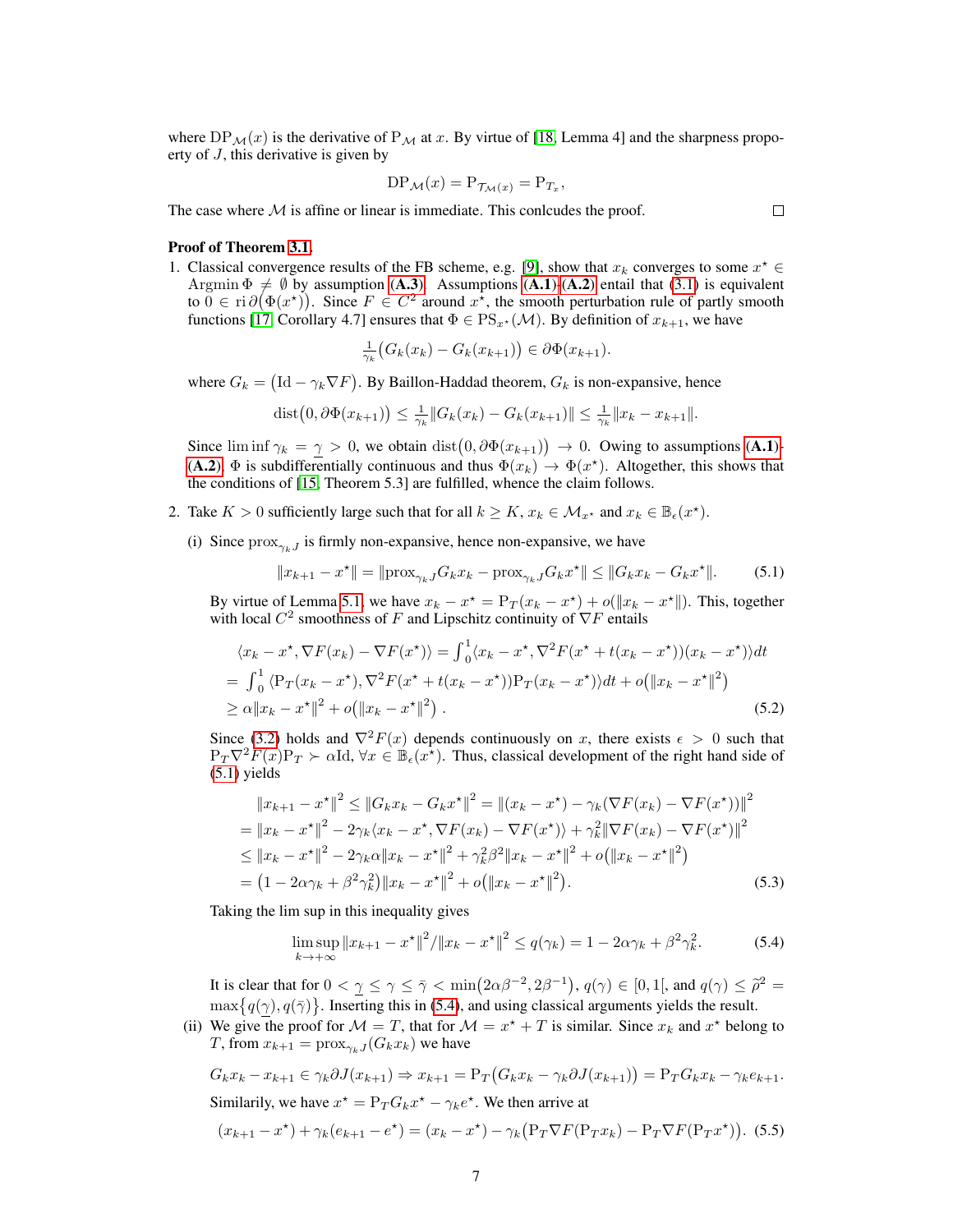Moreover, maximal monotonicity of  $\gamma_k \partial J$  gives

$$
\begin{aligned} &\left\|(x_{k+1}-x^{\star})+\gamma_{k}(e_{k+1}-e^{\star})\right\|^{2} \\ &=\|x_{k+1}-x^{\star}\|^{2}+2\langle x_{k+1}-x^{\star},\gamma_{k}(e_{k+1}-e^{\star})\rangle+\gamma_{k}\|e_{k+1}-e^{\star}\|^{2}\geq\|x_{k+1}-x^{\star}\|^{2}.\end{aligned}
$$

It is straightforward to see that now, (5.2) becomes

$$
\langle x_k - x^*, \mathbf{P}_T \nabla F(\mathbf{P}_T x_k) - \mathbf{P}_T \nabla F(\mathbf{P}_T x^*) \rangle \ge \alpha \| x_k - x^* \|^2.
$$

Let  $\nu$  be the Lipschitz constant of  $P_T \nabla F P_T$ . Obviously  $\nu \leq \beta$ . Developing  $\|P_T(G_k x_k G_k x^*$ )||<sup>2</sup> similarly to (5.3) we obtain

$$
||x_{k+1} - x^*||^2 \le (1 - 2\alpha \gamma_k + \nu^2 \gamma_k^2) ||x_k - x^*||^2 = \rho_k^2 ||x_k - x^*||^2,
$$

where  $\rho_k \in [0,1]$  for  $0 < \gamma \leq \gamma_k \leq \overline{\gamma} < \min(2\alpha/\nu^2, 2/\beta)$ .  $\rho_k$  is minimized at  $\frac{\alpha}{\nu^2}$  with the proposed optimal rate whenever it obeys the given upper-bound.

**Proof of Theorem 3.3.** Arguing similarly to the proof of Theorem 3.1(ii), and using in addition that  $e^* = e_{x^*}$  is locally constant, we get

$$
x_{k+1} - x^* = (x_k - x^*) - \gamma_k (P_T \nabla F(P_T x_k) - P_T \nabla F(P_T x^*))
$$
  
=  $(x_k - x^*) - \gamma_k \int_0^1 P_T \nabla^2 F(x^* + t(x_k - x^*)) P_T(x_k - x^*) dt$ ,

Denote  $H_t = P_T \nabla^2 F(x^* + t(x_k - x^*)) P_T \succeq 0$ . Using that  $H_t$  is self-adjoint, we have

$$
P_V x_{k+1} = P_V x_k.
$$

Since  $x_k \to x^*$ , it follows that  $P_V x_k = P_V x^*$  for all k sufficiently large. Observing that  $x_k - x^* =$  $P_{V^{\perp}}(x_k - x^*)$  for all large k, we get

$$
x_{k+1} - x^* = x_k - x^* - \gamma_k \int_0^1 P_{V^{\perp}} H_t P_{V^{\perp}} (x_k - x^*) dt.
$$

Observe that  $V^{\perp} \subset T$ . By definition,  $B_t = H_t^{1/2} P_{V^{\perp}}$  is injective, and therefore,  $\exists \sigma > 0$  such that  $||B_t x||^2 > \sigma ||x||^2$  for all  $x \neq 0$  and  $t \in [0, 1]$ . We then have

$$
||x_{k+1} - x^*||^2
$$
  
\n
$$
= ||x_k - x^*||^2 - 2\gamma_k \int_0^1 \langle x_k - x^*, B_t^T B_t (x_k - x^*) \rangle dt + \gamma_k^2 ||P_{V^\perp} P_T (\nabla F(x_k) - \nabla F(x^*))||^2
$$
  
\n
$$
= ||x_k - x^*||^2 - 2\gamma_k \int_0^1 ||B_t (x_k - x^*)||^2 dt + \gamma_k^2 ||P_{V^\perp} P_T||^2 ||\nabla F(x_k) - \nabla F(x^*)||^2
$$
  
\n
$$
= ||x_k - x^*||^2 - 2\gamma_k \sigma ||x_k - x^*||^2 + \gamma_k^2 ||P_T P_{V^\perp}||^2 ||\nabla F(x_k) - \nabla F(x^*)||^2
$$
  
\n
$$
\le ||x_k - x^*||^2 - 2\gamma_k \sigma ||x_k - x^*||^2 + \gamma_k^2 \beta^2 ||P_{V^\perp}||^2 ||P_{V^\perp} (x_k - x^*)||^2
$$
  
\n
$$
\le ||x_k - x^*||^2 - 2\gamma_k \sigma ||x_k - x^*||^2 + \gamma_k^2 \beta^2 ||x_k - x^*||^2 = \rho_k^2 ||x_k - x^*||^2.
$$

It is easy to see again that  $\rho_k \in [0,1]$  whenever  $0 < \gamma \le \gamma_k \le \bar{\gamma} < \min(2\beta^{-1}, 2\sigma\beta^{-2})$ .

#### $\Box$

### References

- [1] A. Agarwal, S. Negahban, and M. Wainwright. Fast global convergence of gradient methods for highdimensional statistical recovery. *The Annals of Statistics*, 40(5):2452–2482, 10 2012.
- [2] F. Bach. Consistency of trace norm minimization. *The Journal of Machine Learning Research*, 9:1019– 1048, 2008.
- [3] H. H. Bauschke and P. L. Combettes. *Convex analysis and monotone operator theory in Hilbert spaces*. Springer, 2011.
- [4] K. Bredies and D. A. Lorenz. Linear convergence of iterative soft-thresholding. *Journal of Fourier Analysis and Applications*, 14(5-6):813–837, 2008.
- [5] E. J. Candès and B. Recht. Exact matrix completion via convex optimization. *Foundations of Computational Mathematics*, 9(6):717–772, 2009.